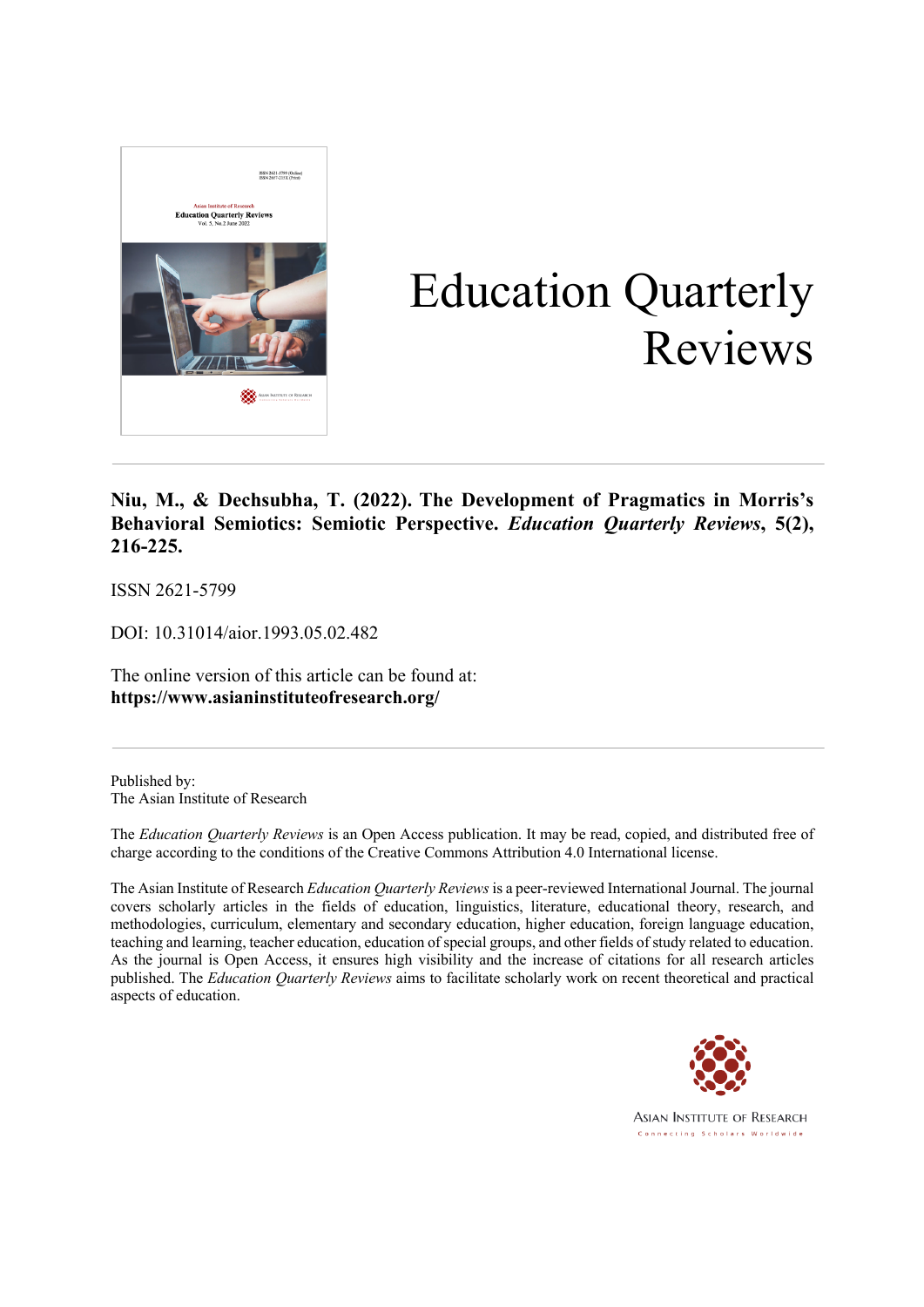

## The Development of Pragmatics in Morris's Behavioral Semiotics: Semiotic Perspective

### Min Niu<sup>1</sup>, Thawascha Dechsubha<sup>2</sup>

<sup>1</sup> PH.D. candidate in School of Liberal Arts, Shinawatra University, Bangkok, Thailand <sup>2</sup> Asst. Professor in School of Liberal Arts, Shinawatra University, Bangkok, Thailand

Correspondence: Min Niu, School of Liberal Arts, Shinawatra University, Pathumthani, 12160, Bangkok, Thailand. Tel: +66(0) 25990000. E-mail: niumin810@163.com

#### **Abstract**

Many pragmaticists claimed that pragmatics developed mainly from 1970s and 1980s, taking the emergence of its series of pragmatic theories (e.g., Cooperative Principle, Conversation Implicature, Relevance Theory, etc.), methodology, and the official issue of *Journal of Pragmatics* (1977) in Amsterdam as its marks. However, few scholars reinstate the historical truth of the real development of pragmatics by comparing and reviewing the semiotic thoughts between Peirce and Morris so as to discover the development and prosperity of pragmatics in Morris's times (around 1930s). As one of the founders of modern semiotics, Morris's major contribution derives from his proposal of trichotomy theory of semiosis, that is, syntactics, semantics, and pragmatics, grounded on which Morris intends to establish an all-inclusive general theory of signs. Substantially, Morris's semiotic theory involves rich pragmatic thought which is inherited and developed from Peirce theory of signs that has logic and pragmaticism as its foundations. This paper aims to reveal the formation and development of pragmatics in Morris's behavioral semiotics by means of comparing the semiotic thoughts between Peirce and Morris from the perspective of dynamic history. Specifically, this paper involves the analysis of the philosophical foundations of pragmatics, disciplinary classification, the establishment of pragmatics, theory of sign inquiry, the relevant specific semiotic views, and three semiotic dimensions of Morris's pragmatics, which are conducive to explore the pragmatic origin and development from the perspective of Morris's semiotic thoughts. As such, Pragmatics in Morris's behavioral semiotics is established and developed in a systematic and formal way.

**Keywords:** Pragmatics, Pragmaticism, Semiotics, Peirce, Morris

#### **1. Morris and his major semiotic thoughts**

Charles William Morris (1901-1979) is a classic writer of semiotics. He had a decisive influence on the development of Semiotics in the 1930s and 1940s. His semiotic thoughts are the integration of Pierce's Semiotics, George Mead's social behaviorism and symbolic interaction theory, and American pragmatism, empiricism and logical positivism. Morris discusses the general theory of Semiotics in order to establish a unified science. His definition of general semiotics and the theory of three branches of semiosis is still one of the basic theories of contemporary semiotics. In applied semiotics, his semiotic thought has great influence on semiotic aesthetics and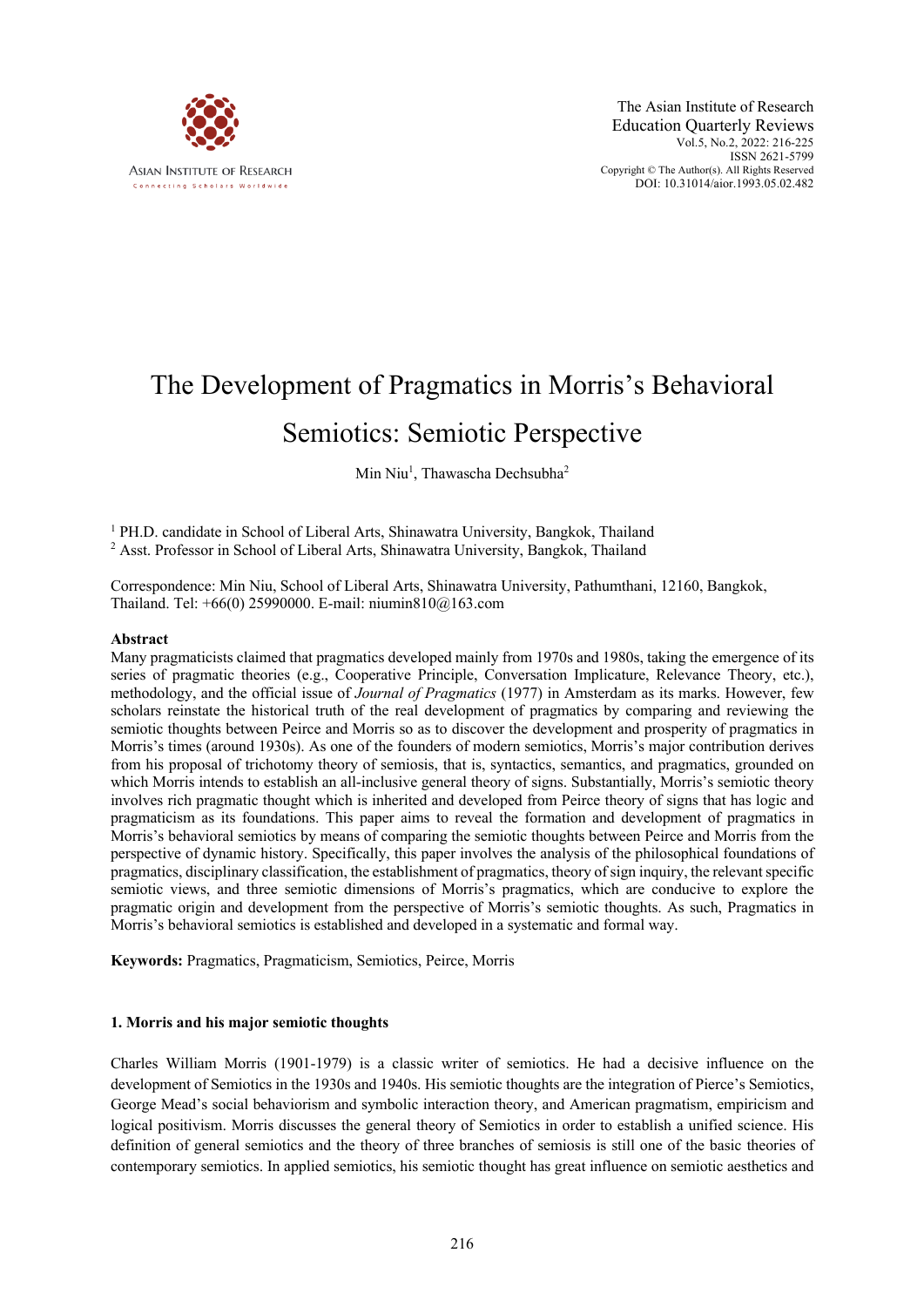similitude theory. What the great contribution he made is his classification of discourse pragmatics, which is the specific application of his theory of pragmatics from the perspective of semiotics. His most important semiotic work is *Writings on the General Theory of Signs*, in which the essay "Foundations of Theory of Signs" (1938) is his classic and famous paper on Semiotics. His famous trichotomy of semiotic respectively refers to syntactics, semantics and pragmatics. Morris promotes the development of the theory of pragmatics. The proposal of pragmatics as one of the branches of semiotics is the kernel of his pragmatic thought and the classifications of discourse types are the specific application of his pragmatic thought. Morris divides the common language into 16 types of discourse by virtue of connecting the two dimensions of the signifying modes of signs and the usage of signs. Grounded on the theory of behavioral semiotic, his distinctions of semiosis not only take into account the relationships between signs and objects, signs themselves, but also pay key attention to the relationship between signs and sign users, which is the specific application of his pragmatic thought.

"Semiotic, or sign theory, has come to serve for many as an all-inclusive term, subsuming such diverse enterprises as semiology, cybernetics, hermeneutics, and so forth; yet the contemporary use of the term "semiotic" derives from the highly influential theory articulated by Charles Morris, who in turn acquired it from C. S. Peirce, the founder of modern semiotic. The term semiotic was first used in modern times by John Locke, who mentioned it near the end of his masterwork, *An Essay Concerning Human Understanding* (1690). Locke only suggested a division of science in which semiotic would form the third of three sections, and would be identified with logic. It was first used as a term denoting a specific and detailed theory by Peirce, who spent the greater portion of his life working out his semiotic, which for him was a normative theory of logic" (Rochberg-Halton & McMurtrey 1983, pp.129-130). This theory is at the heart of Peirce's philosophy, and he considered pragmatism, which he founded, to form one area within its domain.

Morris adopts from Peirce the name semiosis for the general theory of signs. Being influenced by Charles Sanders Peirce, he first used the term 'pragmatics' as a branch of semiotics in 1930s (Morris, 1938). Later this term was taken in linguistics for granted as a name of one of its core branches dealing with usage of language. Morris, in fact, isolates semiotics into three different branches— syntactics, semantics and pragmatics. According to his interpretation, syntactics deals with 'the formal relation of signs to one another', semantics denotes the study of 'the relations of signs to the object to which signs are applicable' and, finally, pragmatics incorporates the study of 'the relation of signs to interpreters' (Morris 1938, p.6; Levinson, 1983). Later Carnap (1942) (cf. Recanati, 2004) makes an order of the degree of abstraction of these three branches. More elaborately, according to Carnap, syntactics is the most abstract and pragmatics is the least abstract, whereas semantics belongs to these two in expressing the degree of abstraction. Morris's semiotics has three dimensions of semiosis, and the pragmatic dimension is only one of them (cf. Arif 2013, pp.30-31).

#### **2. The disciplinary classification of Morris's pragmatics**

The three components of Morris's philosophy generate the emergence of three branches of his semiotics. As a kind of formalism, positivism studies the formal structure of scientific language, empiricism researches on the object and its relation to scientific language, pragmatism focuses on the methods and steps of clarifying ideas and communicating with each other among scientists. Grounded on the three schools of philosophy, Morris proposed three branches of semiotics, i.e., syntactics, semantics and pragmatics. By virtue of positivist research methods and achievements, Syntactics is "the study of the syntactical relations of signs to one another in abstraction from the relations of signs to objects or to interpreters," and "is the best developed of all the branches of semiotic" (1938, p.13). "Semantics deals with the relation of signs to their designate and so to the objects which they may or do denote" by means of empirical method (1938, p.21). In reference to the term "pragmatism" first used by C. S. Peirce, Morris coined the term "pragmatics" to refer to "the science of the relation of signs to their interpreters" by means of pragmatism (1938, p.30). Morris's three dimensions of semiotics, which are based on three philosophical thoughts, cannot be separated from the influence of Peirce's trichotomy of signs. Peirce's trichotomic sign is grounded on his Trinity definition of signs and the trivium taught in medieval universities. A sign, or representamen, is something which stands to somebody for something in some respect or capacity. It addresses somebody, that is, creates in the mind of that person an equivalent sign, or perhaps a more developed sign. That sign which it creates I call the interpretant of the first sign. The sign stands for something, its object (CP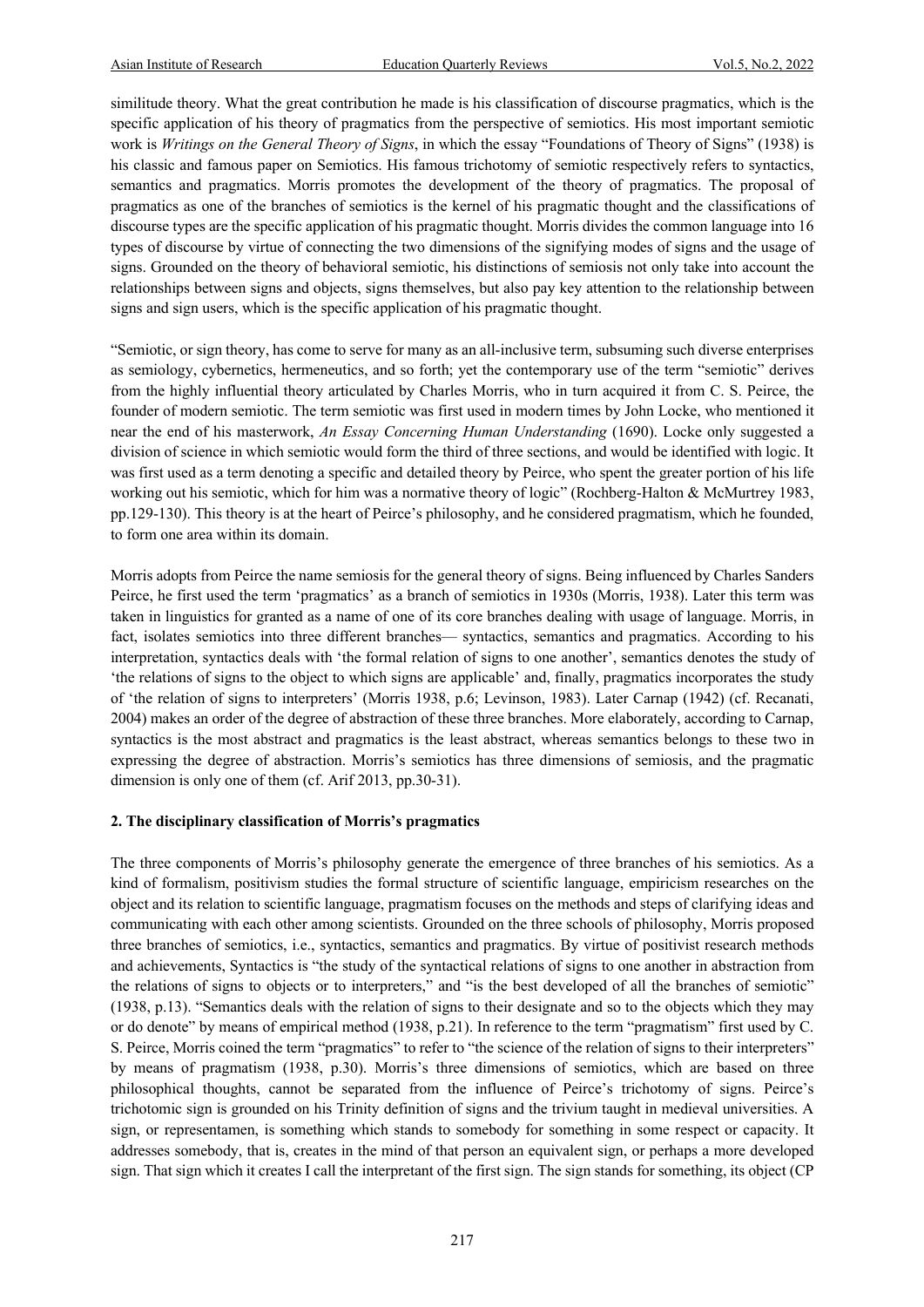2.228). "Representamen is a subject of a triadic relation to a second, called its object, for a third, called its Interpretant, this triadic relation being such that the Representamen determines its interpretant to stand in the same triadic relation to the same object for some interpretant" (CP 1.541). The medieval trivium refers to grammar, dialectic, and rhetoric. Peirce reformed the trivium into three branches of semiotics: the first branch is speculative Grammar (also known as pure grammar), which studies the form, function and classification of all symbols; the second branch is the critical logic, which studies the relationship between signs and their objects and the validity and conditions of objects being conformity to signs; The third branch is pure rhetoric, which studies the conditions for signs producing interpretants and the methods to obtain truth. This method is mainly called pragmatic maxim, i.e., the meaning of signs can be interpreted as the interpreter's response---interpretant according to the actual effects. In words, the three branches of Morris's Semiotics basically correspond to Peirce's trichotomy of signs. Morris's trichotomy is indeed related to Peirce's, who distinguished between speculative grammar, critical logic (previously dialectic) and methodeutic (previously rhetoric) (cf. CP 1.191ff and CP 2.93). Syntactics and pure grammar focus on the syntactical dimension of semiosis, semantics and critical logic focus on the semantical dimension of semiosis, pragmatics and pure rhetoric focus on the pragmatical dimension of semiosis. In this sense, semiotics consists of three subdisciplines: 'speculative grammar', which gives us a physiognomy of forms, a classification of the function and form of all signs; 'critic', the study of the classification and validity of arguments (divided into three parts: the logic of abduction, induction and deduction); and 'methodeutic', the study of methods for attaining truth (Petrilli 2004, p.297). Pragmatism, which is based on the thesis that the meaning of a sign can be explicated by considering its practical consequences as the response of an interpretant, is a methodeutic theory in Peirce's sense (cf. Petrilli 2004, p.297; Helmut Pape, Art.100, 'Peirce and his followers', in S/S, 2: 2020).

#### **3. Morris's inheritance and development of Pierce's pragmatic theory: a semiotic perspective**

Peirce's obvious and direct influence on Morris is embodied in pragmatics. In terms of terminology, "Pragmatics" is made by Morris with the reference to the word "pragmatism" coined by Peirce, of which relationships shows that Peirce's pragmatism plays a special role in the foundation of Morris's pragmatics. The importance of pragmatism in Peirce's pure rhetoric lies in that it attaches more importance to the relationship between signs and their users than ever before, and pays more attention to the relevance of this relationship in understanding intellectual activities. Morris believes that Peirce's works have made no less contribution to semiotics, specifically to pragmatics, and his pragmatic theory paves the way for the development of modern pragmatics. According to Peirce, the interpretant of a sign must lie in a habit, not only in the direct psychological reaction or the image or emotion accompanying the psychological reaction caused by the sign. Interpretant is the influence of signs on the interpreter. Habit is the tendency to act in a similar way under similar circumstances in the future. It is the tendency to respond to a given stimulus in a specific way. Habit will affect the actual action. Morris extracted some properties from pragmatism and integrated them into his pragmatics: The interpreter of a sign is an organism; the interpretant is the habit of the organism to respond, because of the sign vehicle, to absent objects which are relevant to a present problematic situation as if they were present (Morris 1971, p.45). Therefore, Morris defines pragmatics as the science of the relationship between the sign and the interpreter. Peirce has ever expounded on the relationship between men and signs, interpreters and interpretants in the article "Some Consequences of Four Incapacities" (1868). Peirce explicates that in man's consciousness, every element has its counterpart in words. "It is that the word or sign which man uses is the man himself. For, as the fact that every thought is a sign, taken in conjunction with the fact that life is a train of thought, proves that man is a sign, […] thus my language is the sum total of myself; for the man is the thought" (CP 5.314). From Peirce's point of view, there is no substantial distinction between a man and a word. Both men and words are signs. Our concept of a symbol cannot surpass the effect of signs on us. Every effect on the interpreter, i.e., the interpretant is a sign. The interpreter is a sign, and the interpretant is a sign as well, so men are in the open chain of signs. Therefore, Peirce's semiosis becomes the pivot of Morris's pragmatics. In Peirce's view, interpretant is the influence of sign on interpreter. In order to understand the meaning of a sign, we have to discern the behavior habits caused by signs. Peirce's emphasis on behavior is highly praised by Morris, who believes that only human behavior can provide a clear empirical criterion for defining signs (Morris 1971, p.339).

Morris explores pragmatic rules from the perspective of behavioral habits, i.e., the expected habits of the interpreter while employing signs under certain circumstances. Pragmatic rules include formative rules and transformative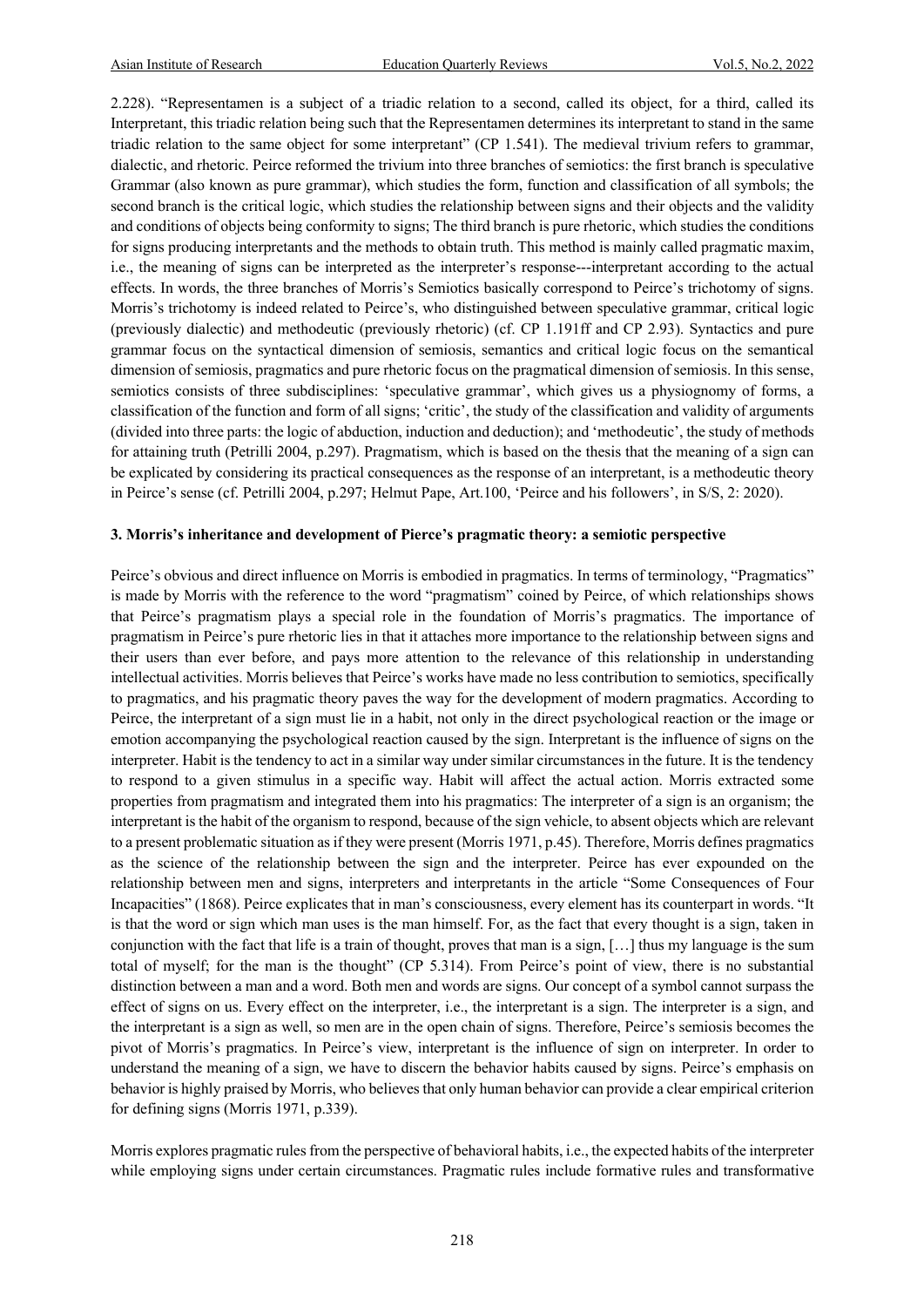rules, which corresponds to the actual combination and transformation of signs employed by the interpreter or the regulations made by the interpreter for the application of signs. These rules are the same as other behavior rules that the interpreters attempt to consciously control. From the perspective of pragmatics, language structure is a set of behavioristic systems (Morris 1971, p.45). Pragmatic rules indicate the conditions under which the interpreter interprets a sign vehicle as a sign. Any rule in practical application works as a type of behavior. In other words, pragmatic factors are existed in both syntactic and semantic rules. Even if it is impossible to express it in terms of syntactical rules or semantical planning, we can also find a standpoint of pragmatic rules, such as the employ of interjections and some rhetorical devices. Morris proposes the term "pragmatic rule" to further expound the signs, sign vehicles, interpreters from the perspective of pragmatics, defining "pragmatical rules as the statement of the conditions in the interpreters under which the sign vehicle is a sign. Any rule when actually in use operates as a type of behavior, and in this sense, there is a pragmatical component in all rules" (Morris 1971, p.48). In Morris's view, behavior affects the interpreter's habit of using the sign vehicle in specific context. Conversely, when the interpreter uses signs, it also produces the expectations in the pragmatic dimension. Morris explores pragmatic rules from behavioral habits, i.e., the expected habits of the interpreter while employing signs under certain context. In terms of pragmatics, a linguistic sign is used in combination with other signs by the members of a social group; a language is a social system of signs mediating the responses of members of a community to one another and to their environment (Morris 1971, p.48). Thereby, a linguistic structure is a behavioral system. In the process of sign combination, designative signs direct the interpreter's attention to some parts of the environment, while descriptive signs limit the expected response. When both designative and descriptive functions are performed, the interpreter needs to make judgment, but the sign combination itself is a kind of judgment as well, which is equivalent to sentences in syntax and propositions in semantics. Actually, "to understand a language is to employ only those sign combinations and transformations not prohibited by the usages of the social group in question, to denote objects and situations as do the members of this group, to have the expectations which the others have when certain sign vehicles are employed, and to express one's own states as others do - in short, to understand a language or to use it correctly is to follow the rules of usage (syntactical, semantical, and pragmatical) current in the given social community" (Morris 1971, p. 48). To a certain extent, when the interpreter's expectation is consistent with the reality, the sign is confirmed, but only part of the sign can be confirmed generally. From the behavioral point of view, when the sign correctly reflects the expected reaction of the sign user, the sign is "genuine". Morris's Semiotics, especially pragmatics, mainly originates from Peirce's pragmatism. Grounded on Peirce's sign theory, Morris inherits and develops Peirce's Semiotics.

#### **4. Morris's development of Inquiry in Pragmatics**

Pragmatic thought in Peirce's pragmatism is represented in his trichotomy sign theory grounded on pragmaticism, but this pragmatic thought has not been formed in a systematic way, is presented in fragments. It turns out to be the initial proposal of the term "Pragmatics" in Morris's groundbreaking essay "Foundations of Signs of Theory" that stands for the establishment and formation of Pragmatics. With the further various specific explication of the meanings and functions of signs in Morris's behavioral semiotics, pragmatics, as one of the three dimensions in semiosis, has been developed, so as to lay the foundations of the modern pragmatics developed in the post-semiotic period.

As one of the important theories in Morris's semiotics, inquiry theory is closely related to the development of Pragmatics in the semiotic dimension. Pragmatics determines the relationship between the interpreter and the sign, and focuses on the employment of the sign. So how is the meaning of the symbol determined and transmitted among the members of the community to reach consensus? Morris answers this question according to Peirce's Inquiry theory. Inquiry is interpreted by Morris as a process of reflection involving signs and problem solving oriented (Morris 1964, p.26). Peirce described the task of pure rhetoric as a process of inquiry, i.e., […] "the study of those general conditions under which a problem presents itself for solution and those under which one question leads to another" (CP 3.430). In other words, inquiry is a psychological activity or struggle to determine the meaning of a sign or proposition so as to make people enter a state of belief. Peirce holds that if a group of inquirers has enough time to inquire something, their opinions will eventually be converged and fixed in a common stable belief which is the "true conclusion" of an issue or a sign. In Peirce's view, inquiry is directional from individual to community, which is a public process. The limitations of individual inquirers in environment, power, preference,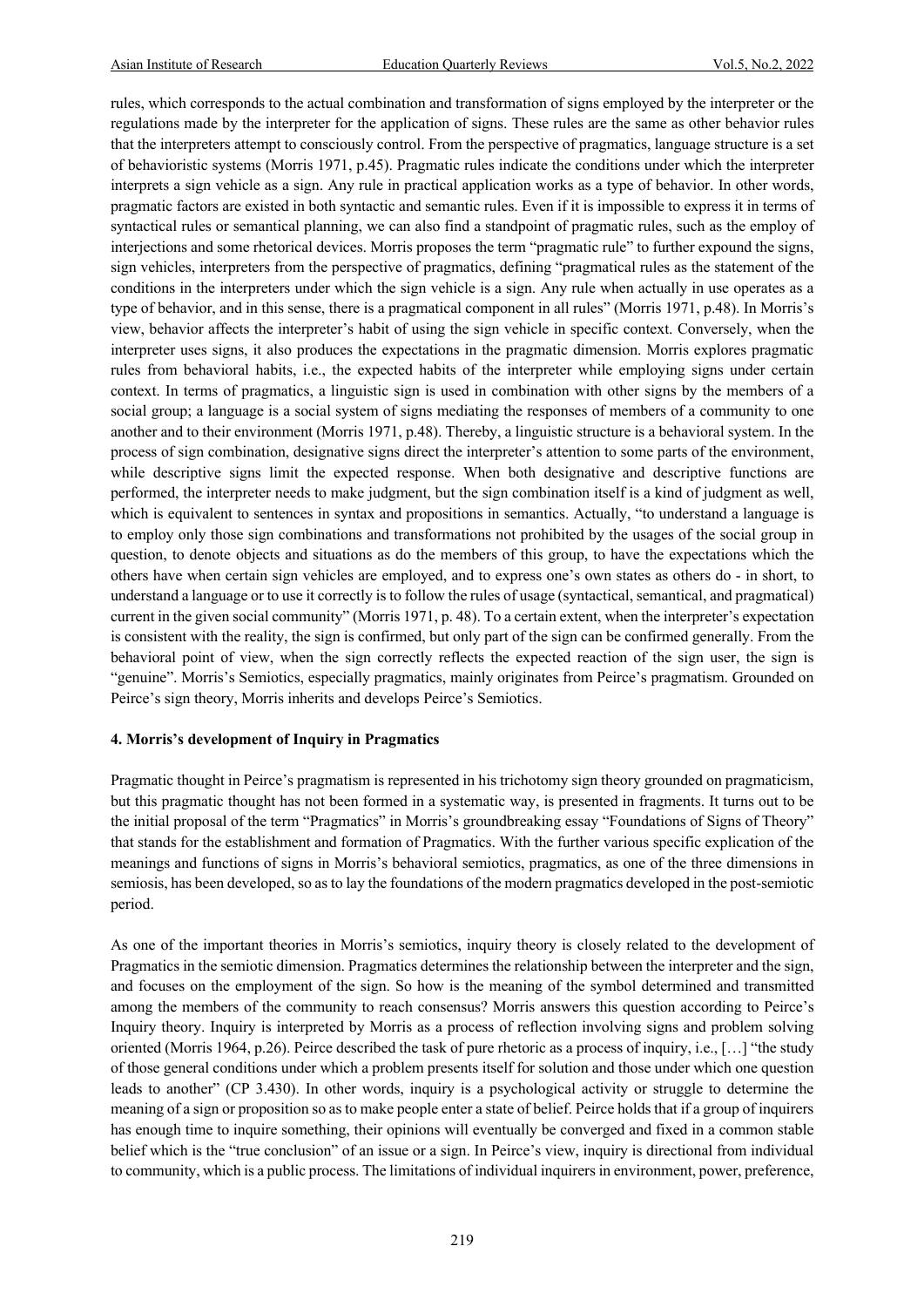etc. are the sources of mistakes, which are filtered out in the process of public inquiry. People will arrive at the final opinion agreed by all inquirers to overcoming their one-sidedness and establishing the common knowledge. In principle, the meaning of all things could be available to people. In regarding to the proposition that the truth is given to birth from people's final agreement, the meaning of a sign is determined depending on the consensus among subjects from the perspective of inquiry theory, i.e., the habitat of knowledge is not individuals, but communities.

Morris inherits Peirce's inquiry method in his semiotic theory, and distinguishes problem from non- problem in his inquiry theory as well. Every problem to be analyzed appears in a context, such characteristics of this context as object, meaning and belief, are non-problems as such, which are taken for granted as the starting point or preconditions to solve the problem. However, Morris holds a dynamic and dialectical view on the relationship between the problematic and the unproblematic, i.e., What is problematic in one context may become unproblematic in another context and vice versa. The object or sign being the problematic is the object of inquiry or research, while the object or sign being the unproblematic becomes the instrument of inquiry. The theory of inquiry is specifically applied to the analysis of scientific terms (including Semiotic nomenclatures) by Morris. He believes that the inquiry of signs is completed by signs that are not necessarily analyzed in this process of inquiry. Corresponding to the problematic and the unproblematic, Morris divides the sign into an inquiry into two classes: the analyzed sign and the unanalyzed sign. The unanalyzed signs of a given inquiry may be those of an established science or they may be terms of the everyday language in which the inquiry is being carried on (Morris 1971, p.435). The question of the adequacy of the unanalyzed terms depends on the purpose for which they are used. In science, for example, the fixation of unanalyzed terms should be widely recognized by partners, while the analyzed terms should be either completely or partially analyzed according to the necessary conditions of their application (Morris 1971, pp. 435-436). In reality, inquiry in science is only one kind of inquiry. Morris divides inquiry into three types according to the three dimensions of semiosis. Inquiry about what has happened, is happening or will happen and the result of the designative statement are called designative inquiry; the inquiry about what should be done ends with prescriptive discourse, which could be called prescriptive inquiry; the inquiry about what to prefer ends with appraisive discourse, which could be called appraisive inquiry. Peirce mainly discussed the first kind of inquiry, focusing on the field of natural science, while the latter two kinds of inquiries are common in the field of Humanities and social sciences. In the process of inquiry, the inquiry of the problematic always depends on the unprobematic which become the premise or standard of inquiry. When the result of an inquiry is acknowledged by the community, it is transformed into a non-problem.

#### **5. Morris's behavioral pragmatics as the development of Peirce's pragmatist semiotics**

It may be drawn a conclusion from the above that, in terms of the basic framework and principles of semiotics, Morris inherits and develops Peirce's Semiotics. From some specific points of view, the former is a loyal follower of the latter. Morris claims that his book *Signs, Language, and Behavior* (1946) is "an attempt to carry out resolutely the insight of Charles Peirce that a sign gives rise to an interpretant and that an interpretant is in the last analysis 'a modification of a person's tendencies toward action'" (Morris 1971, p.444). Peirce's exemplary role for Morris could be explored in the respect of borrowing the semiotic academic terminologies, such as "semiotics", "semiosis", "sign", "interpretant", "interpreter", "representamen", etc., The employment of these semiotic academic terminologies without the inquiry shows that Morris regards these terms as the unanalyzed ones, i.e., the non-questions in semiotic research, which is the axiom for the further semiotic research. In other words, in the field of semiotics represented by these terms, Morris directly inherits Peirce's viewpoints. In terms of semiotic methodology, both Morris and Peirce are good at creating semiotic academic terms, such as Peirce's "representamen", "interpretant", etc., and Morris's "significatum", "discriminatum", "locatum", "valuatum", and "obligatum", etc. These neologisms respectively show their innovative ideas in the field of semiotics. From the perspective of semiotics ontology, Morris, like Peirce, attempts to establish an all-inclusive and comprehensive semiotics. Peirce points that the sign is full of the whole universe, such as a book, a building, a man, etc. Even the whole universe is in signs, which is the sign of a creator. Thought, as a medium to connect the sign vehicle and its object in the semiosis, is expressed as interpretant in the sign process. Thought is not necessarily connected with a brain. It appears in the work of bees, of crystals, and throughout the purely physical world (CP 4.551). Hereby, Peirce's semiosis is not confined to human beings. He does not make a strict distinction of sign processes between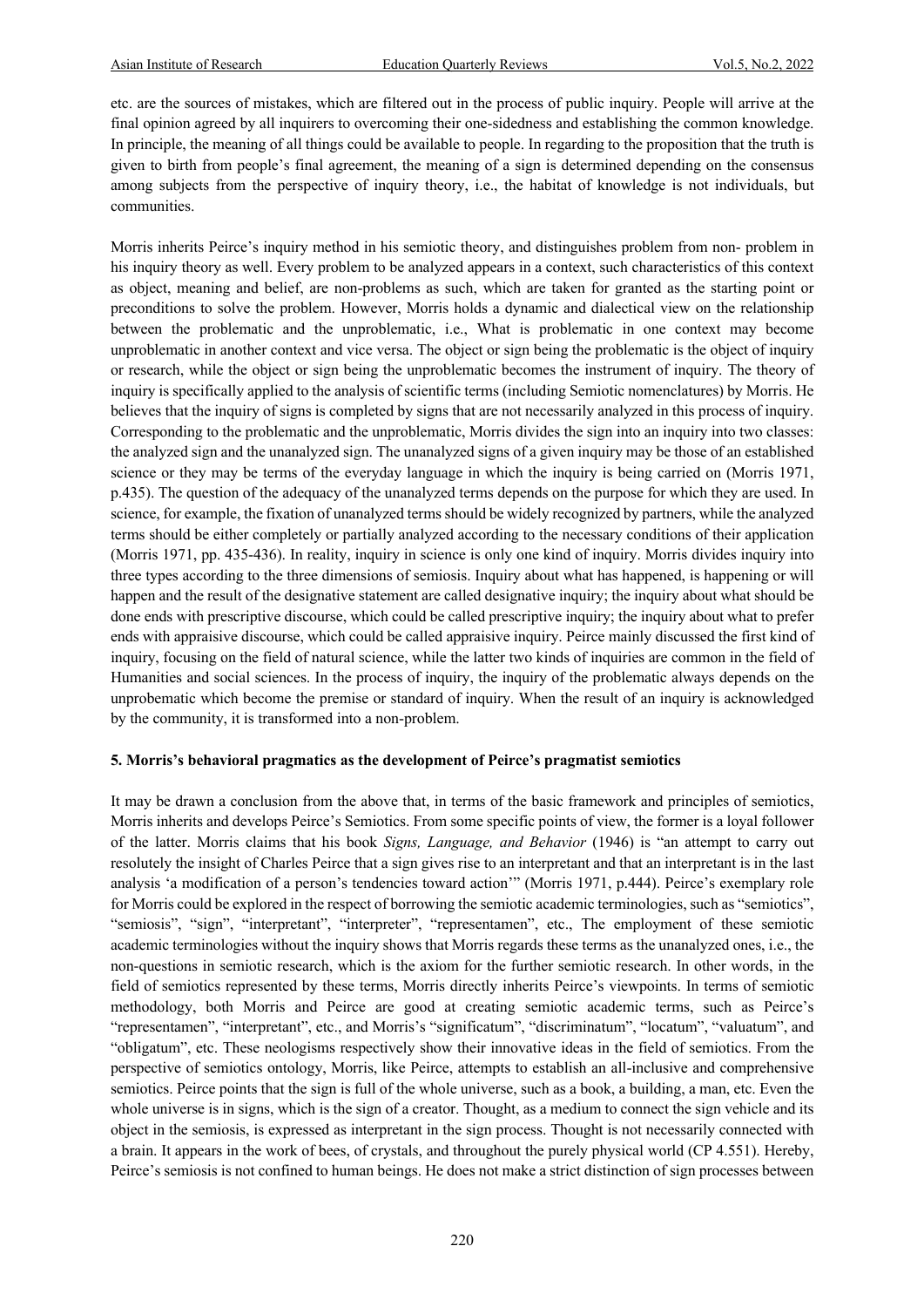humans and non-human animals. Peirce's practice lay the foundations for Morris to bring animal sign process into the category of Semiotics in the future. In book of *Sign, Language and Behavior*, Morris often employs two typical examples to interpret sign behavior: one is that the sound of the buzzer is a sign designating food for dogs; the other one is the words of the informant to driver are signs designating the conditions of road ahead. Morris applies the word "organism" to summarize animal interpreter and human. Morris tries to establish an all-round semiotics based on human beings. He studies not only rational behavior signs, but also irrational and even anti-rational behavior signs. He studies both Western Christian culture and pagan culture, as well as Eastern Buddhist culture, and put all kinds of signs into the scope of semiotics, such as mystical semiotics, pathological semiotics, semiotics of social alienation, semiotics of mental illness, etc. In the article "Man-Cosmos Symbols", Morris draws a conclusion that organic process and non-organic process, science and art, man and the world are completely interlinked and integrated, i.e., Man is once more in the world and the world is in man. Similar processes and similar structures are within and without (Morris 1971, p.464). Although Morris was in accord with Peirce's description of semiosis as the 'action of a sign' (CP 5.473), he limited his concept of action to behavior directed toward a goal. This approach implies the presence of a subject, an organism, its goal-oriented behavior and a goalobject, that is, a 'final object' outside semiosis.

In the aspect of the expression of sign modes, Morris thinks that he is basically faithful to that of Peirce, but has made some minor and subtle improvements. Peirce's trichotomic signs include "representamen, or sign", "object", and "interpretant". In the book of *Signs, Language, and Behavior* and the essay "Foundations of Theory of Signs", Morris points out "the three components in semiosis, which may be called, respectively, the sign vehicle, the designatum, or significatum, and the interpretant; the interpreter may be included as a fourth factor" (Morris 1938, p.3). Again, in the book of *Signification and Significance*, Morris adds the fifth factor, context, but not discuss in detail. Although Peirce's semiotic model does not include the interpreter and context both of which are regarded as the premises of the unanalyzed term in the process of interpreting signs, Peirce comments that "A sign, or representamen, is something which stands to somebody for something in some respect or capacity. It addresses somebody, that is, creates in the mind of that person an equivalent sign, or perhaps a more developed sign. That sign which it creates I call the interpretant of the first sign. The sign stands for something, its object" (CP 2.228). With the reference to Peirce's definition of signs here, "somebody" is equivalent to the interpreter, while "some respect" is related to context. Therefore, there is no substantial difference of sign models between Morris and Peirce. However, the terms of the two semioticians are not completely corresponding, but exists subtle differences with the example that Peirce's interpretant sometimes corresponds to Morris's interpretant, or significatum in other time. For Morris, the interpretant refers to the interpreter's responsive tendency to a sign, while the significatum refers to the interpreter's response to the relevant conditions of the sign, both of which express the effects of the sign on the interpreter. Therefore, it is natural for Morris to introduce the "interpreter" into the sign models. In fact, Peirce has also addressed inquiries to the effect of signs on interpreters, i.e., the nature of interpretant. He assumes that the effects of signs on the interpreter are the change of habits, the change of a man's behavior tendency, while habit is defined by Peirce as the interpreter's tendency to respond to a given stimulus in a specific way (CP 5.484-5.487). From the perspective of their sign models, specifically the relationship between the interpretant and the interpreter, both talk of effects of signs on interpreters, both describe interpretants in terms of such effects, both regard the interpretant as an effect on an interpreter such that the interpreter tends to act in a certain way under given circumstances when actuated by a given need (Morris 1971, p. 446). In Peirce and Morris's view, the nature of interpretant is, in a sense, the effects of signs (MS 318:14-5,1907).

In addition, Peirce's view that the semiosis is a mediating process also influences Morris. Peirce interprets the mediating process of signs by virtue of the three categories of phenomenology. In phenomenology, there are three modes of being. Firstness is the mode of being of that which is such as it is, positively and without reference to anything else. Secondness is the mode of being of that which is such as it is, with respect to a second but regardless of any third. Thirdness is the mode of being of that which is such as it is, in bringing a second and third into relation to each other (CP 8.328). Peirce believes that in the triadic relationships of signs, the relationship between representamen and the objects is the first and the second, and the connection between them is inseparable from interpretants being as the third which plays a role of mediator between the representamen and the objects. Peirce connects the signing process with the mediating process involved the being as the third, while the interpretant for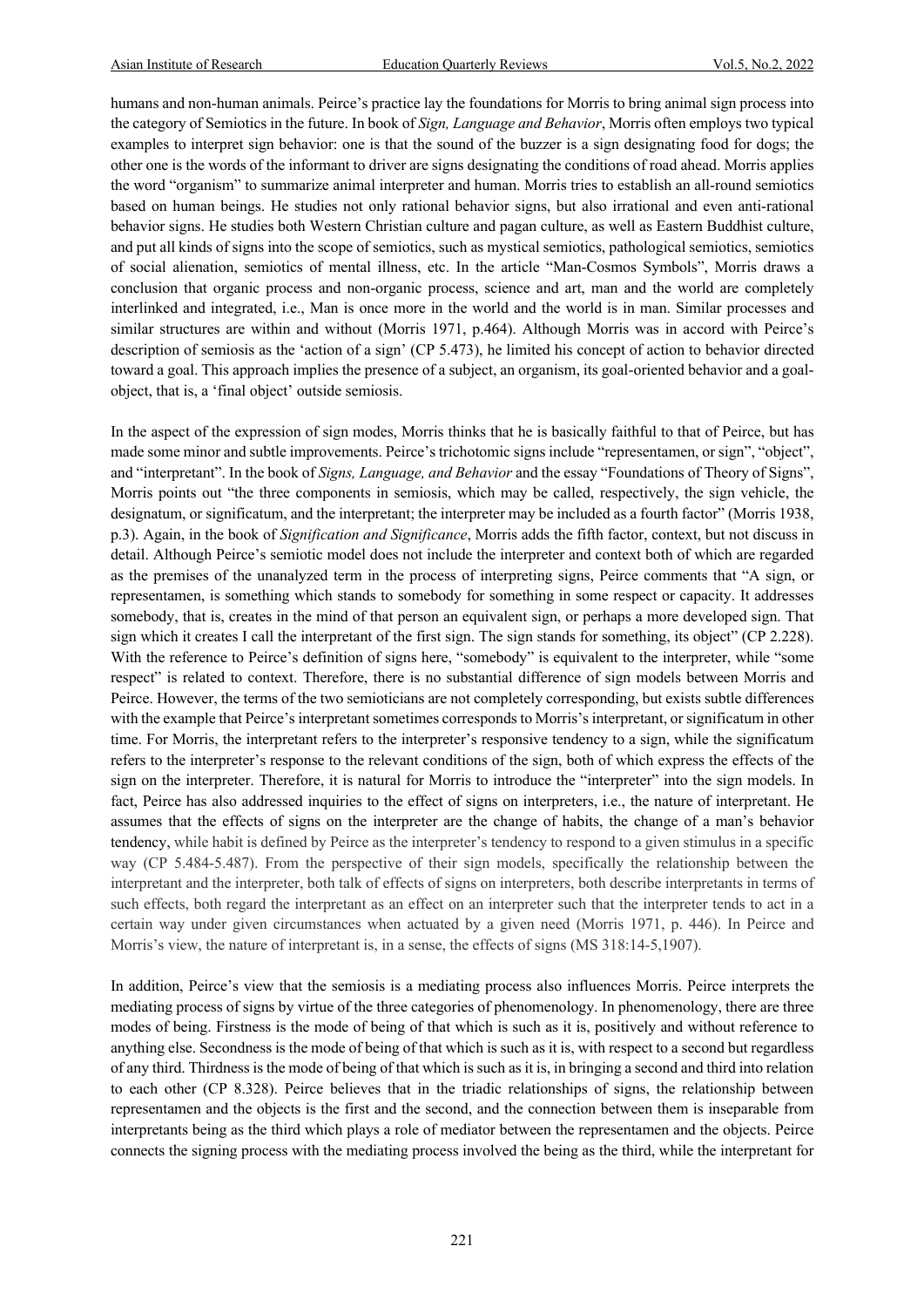Peirce is the process of mental effect, thereby, Peirce basically equates the sign process with the mental process, which Peirce himself attempts to avoid psychology as well in his semiotics after 1898.

Morris doesn't fully agree with Peirce's viewpoints of mediating process in semiotics. He advises "to delimit in some way sign-processes within the general class of processes involving mediation", as "there seem to be many processes involving mediation other than conditioning which would not ordinarily be regarded as signs; the eye, for example, in seeing is a genuine mediating element in the relation of certain responses to certain objects, and yet the eye (or even the retinal image) would hardly be called a sign in such cases" (Morris 1971, p.338).

In terms of the meaning of signs, Morris also inherits and develops Peirce's viewpoints of signs. Peirce proposes that every sign has two objects: immediate object and dynamic object. The former is the object represented by the sign, for example, the direct object of the rainbow is the seven-color ribbon available to people, while the latter is the object that really functions but does not appear directly, i.e., the dynamic object of the rainbow is the refraction of sunlight through water drops after rain. Correspondingly, each sign has an immediate interpretant, i.e., its meaning, represented or signified in the sign, and a dynamic interpretant, i.e., the actual effect of the sign in the mind of the interpreter. In addition, a sign will get an acknowledged final interpretant after the full inquiry. Peirce seldom employs the word "meaning", Morris also uses the word "meaning" cautiously, which expresses the complexity and diversity of meaning. For Morris, meaning includes the following contents: (1) denotatum, what signs represent (Morris 1971, p.361); (2) designatum, the properties of the object or context that a sign refers to (Morris 1971, p.361); (3) interpretant, the behavioral responsive tendency or mental effects of signs on the interpreter (Morris 1971, p.363); (4) significatum, the conditions of being the object of a specific sign, according to the means of signifying, it can be subdivided into five subclasses: discriminatum, locatum, valuatum, obligatum, formatum (Morris 1971, p.366).

Peirce's influence on Morris's semiotics is shown in many aspects, but it cannot cover up Morris's expansion and revision of the semiotic viewpoints of Peirce. For example, Peirce's definition of interpretant is limited in a cognition of a mind to some extent, which Morris thinks it difficult in defining a sign in terms of mind or thought. Without the ground of behavior situations in attempting to define "sign", Morris argues that Peirce's definition of signs from the perspective of psychology cannot furnish an empirical criterion for determining whether a certain thing is or is not a sign until a satisfactory criterion for the occurrence of mind of thought could be available (Morris 1971, p.339). Therefore, Morris would rather choose Peirce's emphasis on behavior and behavior habits as the starting point of semiotics research. In addition, Peirce always defines 'signs' in such a way that the interpretant of a sign is itself a sign, and so ad infinitum (Morris 1971, p.339). With the regard to Peirce theory of unlimited semiosis ("semiosis ad infinitum"), Morris agrees that signs are usually grown into new signs and produce a series of sign processes, i.e., a sign is just a link in the endless chain of signs, but he opposes to bring this fact of unlimited semiosis into the scientific definition of signs, which may trigger the suspicion of circular argument in defining a sign. In conclusion, Peirce's pragmatic semiotics is an important source of Maurice's behavioral semiotics. The former has a great influence on the latter, in which the revision of Peirce's view cannot erase Peirce's influence on him. Conversely, Morris's semiotic theory is a development of Peirce's sign theory, specifically, as one of the branches of Morris's semiotic, pragmatics is not only formed with its ontology and methodology, it is also developed grounded on Peirce's pragmatism or pragmaticism. Pragmatics is actually a discipline pertaining the effects of sign on interpreter, which is closely related to Peirce's pragmaticism, and formed and developed in Morris's behavioral semiotics.

#### **6. The three semiotic dimensions of Morris's developed pragmatics**

This paper argues that Morris's proposal of pragmatics as the development of pragmatic thought of Peirce has at least three distinctive properties of semiotic.

(1) Pragmatics as science and scientific tool. Morris (1938, p.2) pointed out that "Semiotics has a double relation to the sciences: it is both a science among the sciences and an instrument of the sciences. The significance of semiotic as a science lies in the fact it is a step in the unification of science, since it supplies the foundations for any special science of signs". Every science must use signs and the means of signs to express its research results. Therefore, semiotics must provide relevant signs and principles needed for research. Semiotics must use meta-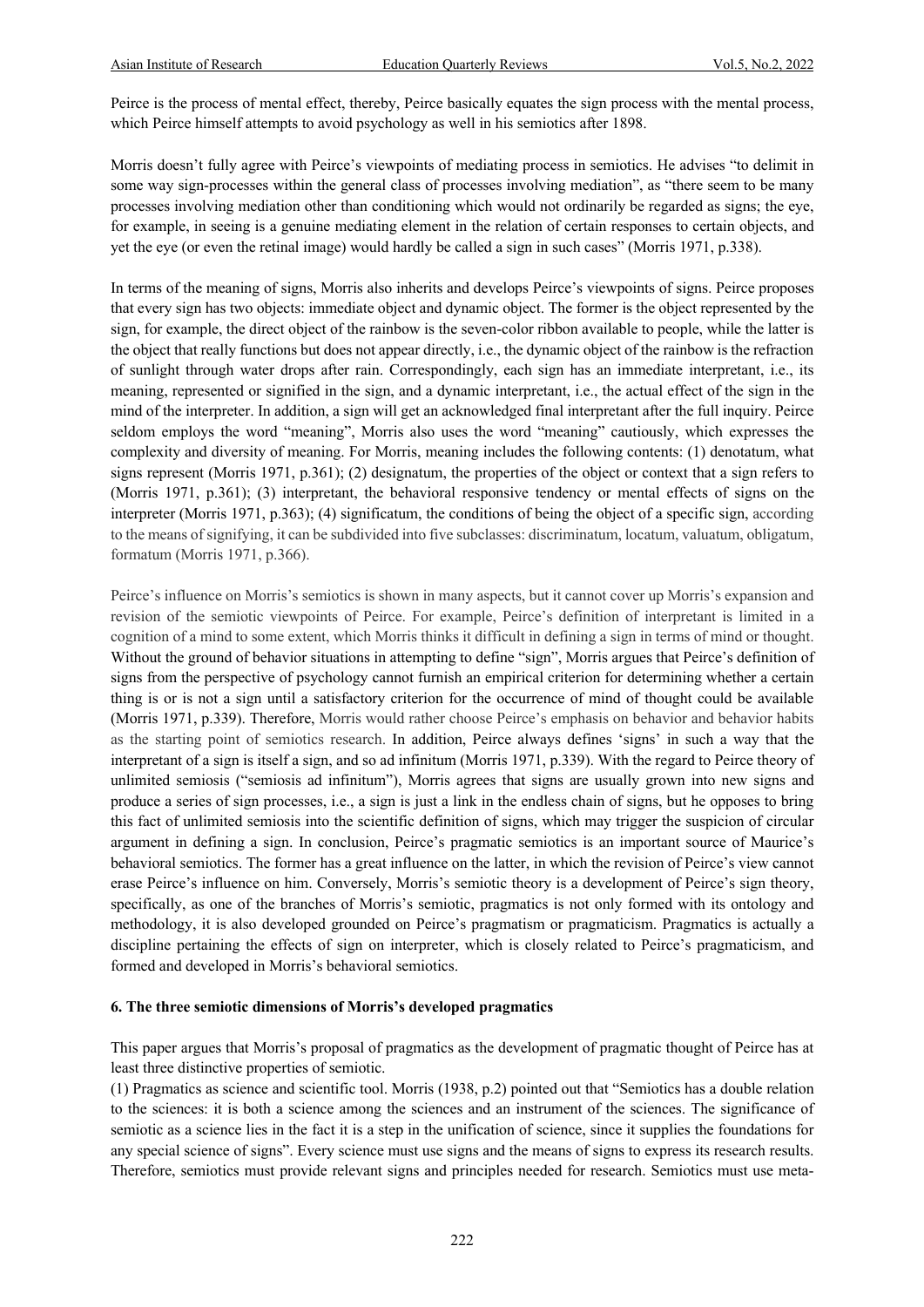signs of indices. He regards all the terms in generalized semiotics as "Semiotics", including "pragmatism" (Morris 1938, p.8), and such terms as 'interpreter' 'interpretant' 'convention' (when applied to signs), 'taking-account-of' (when a function of signs), 'verification', and 'understands' are terms of pragmatics, while many semiotic terms such as 'sign' 'language' 'truth' and 'knowledge' have important pragmatical components (Morris 1938, p.33). In Pragmatic terminology, many are new words or new meanings of old words, such as speech act, performative, perlocutionary action, conversational implicature, cooperative principle, etc. Pragmatics itself is also a pragmatic term, which cannot be defined separately without semantics and syntax. Morris distinguished pure semiotics from descriptive Semiotics (Morris 1938, p.9), which is also the distinction between metasemiotics and semiotics.

(2) Pragmatics as meta-semiotics and meta-linguistics. Morris also pointed out that the science which takes semiotics as an instrument to study science is meta science; Metapragmatics, which was proposed by Silverstein (1976) in the field of linguistic anthropology, is a discipline that describes the pragmatic structure of language, which is similar to the principle of meta semantics in describing semantic and grammatical structure. Mey (2001) discusses metapragmatics based on the research of metapragmatics of Caffi (1994). He doesn't recognize Morris's contribution to pragmatics, so he doesn't notice the inspiration of Morris's metasemiotics to metapragmatics. However, he proposed the importance of "metapragmatic thinking" (Mey 2001, p.178) on pragmatics itself and its research objectives and methods, revealing an important semiotic dimension of pragmatics. Morris pointed out that the language used to discuss scientific language is metalanguage (Morris 1938, p.9, p.22). He later emphasized that semiotics could "provide meta language for Linguistics", which could generate a science of linguistics grounded on the Theory of Semiotics (Morris 1946, p.221). The fact that modern Logic and Linguistics distinguish object language and metalanguage (Tarski1936/2002) divides linguistics into linguistics and metalinguistics. What's more, the application of "metalanguage" can be divided into metalingual and metalinguistic levels (Feng, 2005). Leech (1983) put forward "meta implicature" "metaproposition" and "meta maxim" on the basis of pragmatic terms such as "meaning" "proposition" and "maxim", which includes the quality of "metagrammar" in the process of description, the problem of "metalanguage" of politeness, and the "metalinguistic strategy" used by the speaker, all of which are applied in the exploration of meta theory. The theory of metalanguage and metatheory is another semiotic dimension of contemporary pragmatics.

(3) Pragmatics as social semiotics. Social semiotics is an important branch of contemporary semiotics, which is developed from Saussure's Semiotics Theory. It studies the social dimension of human beings in the process of designing and interpreting the meaning of signs. Social Pragmatics proposed by Leech (1983) is actually the definition of another semiotic dimension of pragmatics under the influence of Halliday (1978)'s "language is social sign". Halliday has a further analysis of the "situational context" of language communication, and has noticed the direct "pragmatic relationship" between discourse and environment. It is believed that pragmatic language is language representing action, which has the social functions (Halliday 1978, pp.29-32). Wierzbicka (1991) challenged the classical pragmatic theory and called his pragmatic study "interpersonal interaction semantics". Semantics from the perspective of social semiotics, especially discourse and discourse semantics, is an important part of contemporary pragmatics. Therefore, social semiotics is also an important semiotic dimension of contemporary pragmatics.

Pragmatics is closely related to the qualities of Semiotics in many aspects. Eco defines that "Semiotics is concerned with everything that can be taken as a sign" (Eco 1976, p.9) and Semiotics also focuses on anything meaningful in the fields of Linguistics and Science of Language. Morris's semiotics is a summary of three philosophical schools: pragmatism, empiricism and logical positivism. In 1934, he put forward three kinds of relations of signs (with people, with objects, with other signs). It was only in 1938 that pragmatics, semantics and syntax were put forward in the framework of sign theory. Saussure's semiotics is the direct theoretical basis of modern linguistics, but it did not have a wide influence in the English world until 1959. Although Saussure did not put forward pragmatics, his semiotics has the nature of pragmatic semiotics, which is a method of discourse research that has been developed traditionally by Barthes' semiotics since the late 1960s (Sturrock 2003, p.41). The pragmatic scope of classical pragmatics is much narrower than that of Morris Semiotics (Levinson 1983, p.2). Therefore, Pragmatics is developed and prosperous in the connection with Semiotics, as one of the fastest growing fields in "contemporary linguistics and philosophy of language" (Huang 2007, p.1), Pragmatics has become one of the most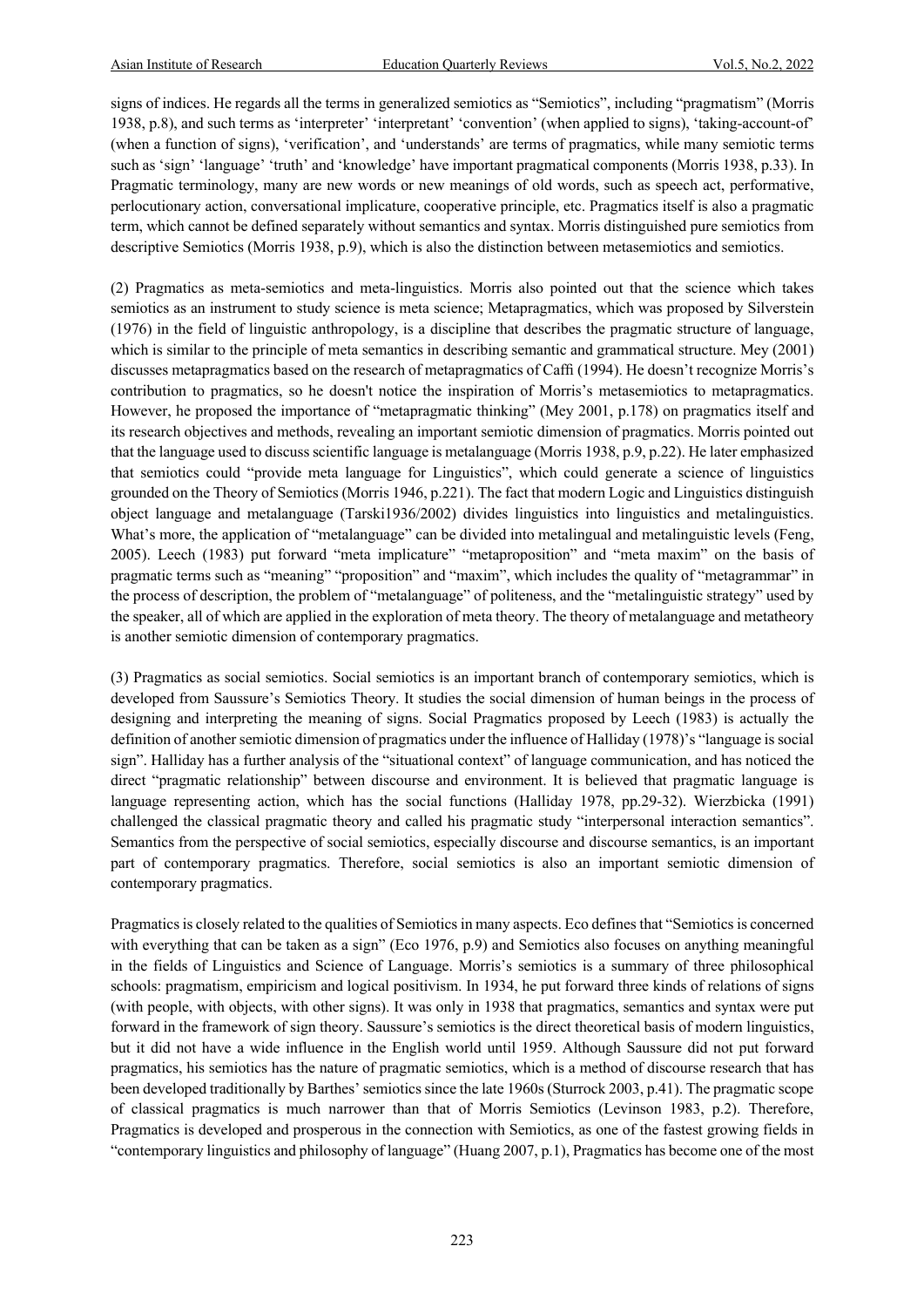vigorous one in "contemporary linguistics and philosophy of language", of which kernel of the fastest development lies in its nature of semiotic dimension.

#### **7. Conclusion**

Morris was influenced by pragmatism such as Pierce and Mead in his early years, and then influenced by logical positivism such as Carnap. In all his life, he tried to build a bridge between pragmatism and logical positivism and advocated to combine the both to establish a kind of "scientific empiricism" which consists of semiotics and axiology, whose thoughts have played an important role in the development and integration of English American pragmatics and Continental pragmatics. Morris directly inherited and applied the early American pragmatism, especially the behaviorism caused by pragmatism and Peirce's Semiotics, according to which Morris founded the behaviorist pragmatics theory. Morris first put forward three dimensions of semiotics, namely syntactics, semantics and pragmatics which is generally accepted by semioticians and linguists. Later, Morris redefined Pragmatics: pragmatics is a part of semiotics, which studies the origin, application of signs and the *effects* of signs in action. Morris clearly expounds that "pragmatics" is coined from the word "pragmatism", which emphasizes the relationship between signs and the interpreters of signs, and solves the biological aspects of semiotics, i.e., dealing with psychological, biological and social phenomena existing in the effects of signs; From the perspective of pragmatics, language structure is a kind of behavioral system. What Morris proposed is actually a kind of behaviorist pragmatics, which not only lays great influence on philosophy of language, but also gives birth to pragmatics. His behaviorist pragmatics summarizes the pragmatic thinking since the beginning of pragmatism, which makes the pragmatic thoughts in American philosophy widely spread. It is in this context that pragmatics, as a new discipline, has been established and developed prosperously.

#### **References**

- Arif, Hakim. 2013. A brief sketch on the origin and development of pragmatics. *Philosophy and Progress*. Vols. LIII-LIV, January-June, July-December, pp.25-42. [DOI: http://dx.doi.org/10.3329/pp.v53i1-2.21946].
- Caffi, Claudia. 1994. Metapragmatics. In Ronald. E. Asher & J. M. Y. Simpson (eds.). *Encyclopedia of Language and Linguistics*. Oxford: Pergamon, pp. 2461-2465.
- Carnap, Rudolf. 1942. *Introduction to Semantics*. Cambridge, Mass: Harvard University Press.
- Eco, Umberto. 1976. A theory of Semiotics. Bloomington, IN.: Indiana University Press.

Feng, Zongxin. 2005. On linguistic metalanguage and metalinguistic studies. Foreign Language Teaching and Research 6, pp. 403-410.

Halliday, Michael. 1978. *Language as social semiotic*. London: Edward Arnold.

Huang, Yan. 2007. *Pragmatics*. Oxford: OUP.

Leech, Geoffrey. 1983. *Principles of Pragmatics*. London: Longman.

Levinson, Stephen C. 1983. *Pragmatics*. Cambridge: CUP.

Mey, Jacob. L. 2001. *Pragmatics: An Introduction* (2nd eds.). Oxford: Blackwell.

Morris, Charles. 1949 [1938]. Foundations of the theory of signs. In Otto Neurath, Rudolf Carnap & Charles W. Morris (eds.), *International Encyclopedia of unified science*, vol. I–II, pp.1–59. Chicago: University of Chicago Press.

Morris, Charles. 1946. *Sign, language and behavior*. New York: Prentice-Hall.

- Morris, Charles W. 1964. *Signification and significance: A study of the relations of signs and values*. The Hague: Mouton, p.26.
- Morris, Charles. 1971. *Writings on the General Theory of Signs*. The Hague: Mouton.
- Locke, John. 1999[1690]. *An Essay Concerning Human Understanding*. Pennsylvania: The Pennsylvania State University.
- Peirce, Charles S. 1931*–*1958. In Charles Hartshorne & Paul Weiss, Arthur W. Burks (eds.), *Collected papers*, vol. 1*–*8, vol. 7*–*8. Cambridge, MA: Harvard University Press (quoted as CP).
- Peirce, Charles S. 1868. Some consequences of four incapacities. *The Journal of Speculative Philosophy*, Vol. 2, No. 3, pp.140-157.
- Peirce, Charles S. 1907. Pragmatism. MS 318:14-5. Quote in M. Bergman & S. Paavola (Eds.), *The Commens Dictionary: Peirce's Terms in His Own Words. New Edition*. (Quoted as MS). [http://www.commens.org/dictionary/term/interpretant].
- Petrilli, Susan. 2004. From pragmatic philosophy to behavioral semiotics: Charles W. Morris after Charles S. Peirce. *Semiotica*. 2004 (148), pp. 277-315. [DOI: http://10.1515/semi.2004.011].